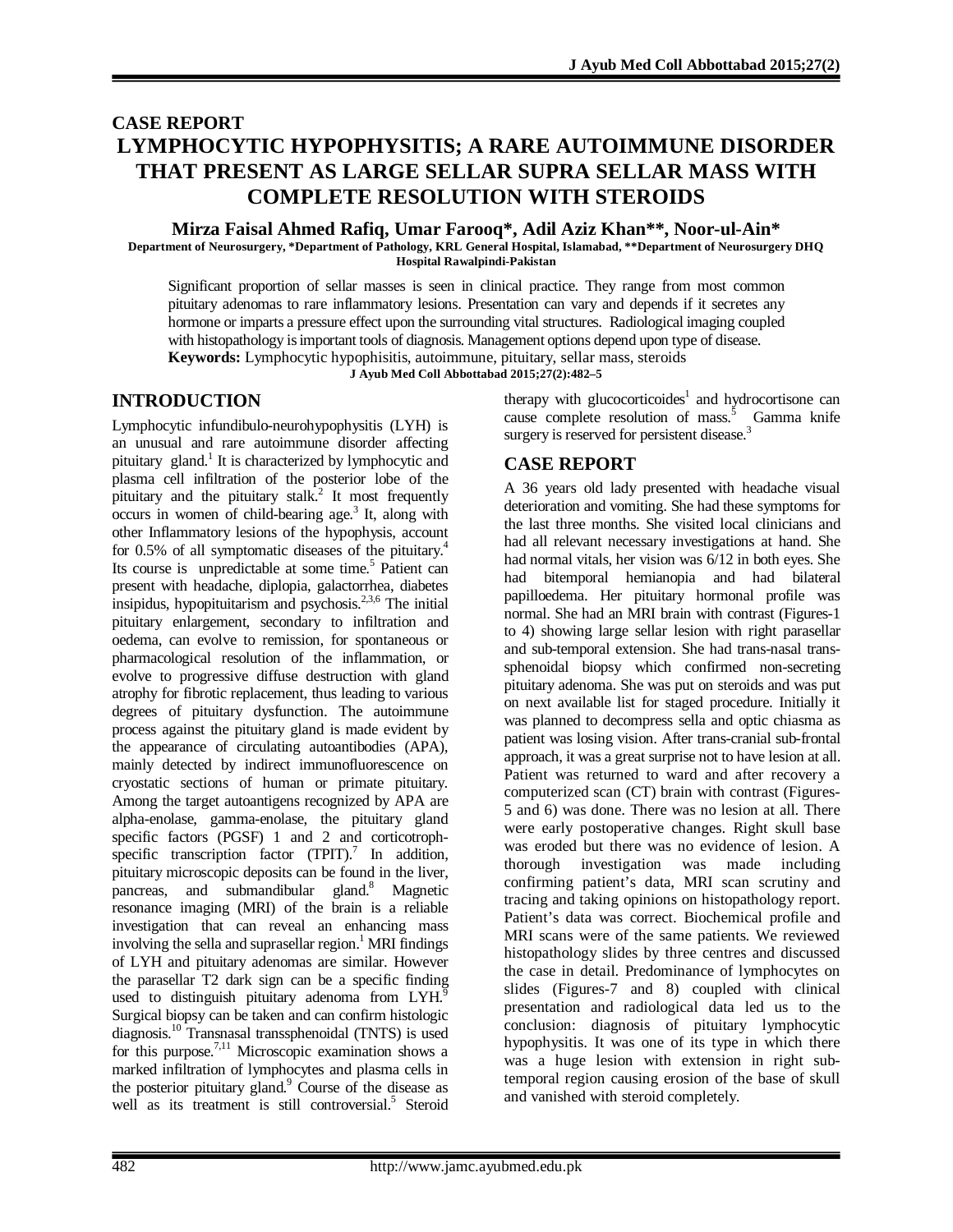

**Figure-1: MRI Brain with contrast**



**Figure-2: MRI Brain with contrast**



**Figure-3: MRI Brain with contrast**



**Figure-4: MRI Brain with contrast**



**Figure-5: CT Scan with contrast**



**Figure-6: CT Scan with contrast**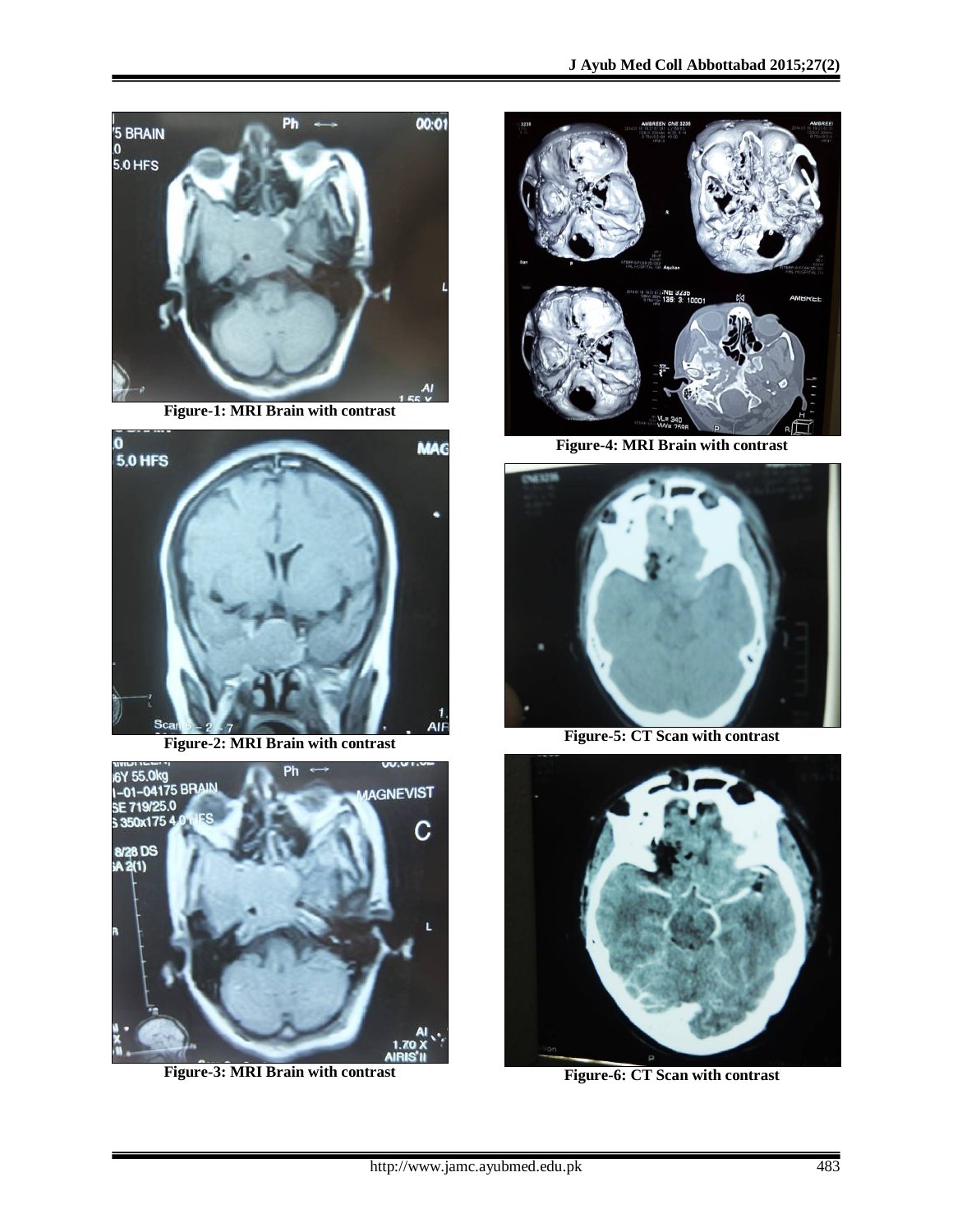

**Figure-7: Predominance of lymphocytes**



**Figure-8: Predominance of lymphocytes**

## **DISCUSSION**

Sellar and supra sellar masses are unique and have interesting pattern of presentation. Clinical scenario is straight forward in most of the cases as presentation can be because of hormonal effect or mass of lesion causing significant pressure upon nearby vital structures to produce various symptoms and signs. Modern radiological and biochemical tests help clinician not only in diagnosis but decision making regarding optimum treatment of the disease. However inflammatory lesion of the sellar region that accounts only 0.5% of all symptomatic sellar lesions may mislead not only in diagnosis but in treatment sometimes.<sup>4</sup> The same happened in our case. Although we had biochemical, radiological and histopathological evidence of pituitary adenoma yet we were surprised by not finding lesion per operatively. This was because no one thought of having an inflammatory lesion. There was no suspicion in mind. So a suspicion in mind of having inflammatory lesion can avoid misdiagnosis as well

as aggressive surgical approach.<sup>8</sup> Various diagnostic tools, both radiological and biochemical, aid in diagnosis.

MRI is considered one of the reliable diagnostic radiological investigations but even with this the diagnosis of inflammatory sellar lesions is very difficult. It is because of the similar MR findings of both disorders. Thickened stalk, pituitary symmetry, homogeneous enhancement, and parasellar dark signal intensity on T2-weighted images can occur in both of them. However parasellar T2 dark sign on MR imaging in patients with lymphocytic hypophysitis can be considered reliable.<sup>10</sup> Theoretically it seems very easy but practically overlapping clinical and biochemical scenario can mislead the diagnosis as was in our case. We had hormonal profile and we MRI brain with contrast showing large mass lesion. We had histopathological specimen taken from trans-sphenoidal route confirming lesion as non-secreting pituitary adenoma.

Steroids play as important role in the treatment. Adequate steroid doses not only improve symptoms but also regress mass. This was the course of the disease in our case also. There was complete regression of mass with steroids. However in rare instances it can recur upon lowering of steroid doses.<sup>12</sup> Fortunately this did not happen in our case. She was on three months' follow up and it is now over a year the lesion has not recurred.

Role of histopathology also comes in consideration. We had histopathology report which was confirming pituitary non-hormone secreting adenoma. There was no doubt in the mind of the surgeon as well as pathologist so it led not only in misdiagnosis but also patient had to go through a major surgical procedure.

#### **REFERENCES**

- 1. Stelmachowska M, Bolko P, Waśko R, Kosiński D, Towpik I, Sowiński J. Lymphocytic hypophysitis and hypothalamitiscase report. Endokrynol Pol 2006;57(6):648–53.
- 2. Al-Mujaini A, Ganesh A, Al-Zuhaibi S, Al-Dhuhli H, Al-Mashani A, Al-Kindi H, *et al*. Lymphocytic infundibuloneurohypophysitis: An unusual cause of recurrent optic neuropathy in a child. J AAPOS 2009;13(2):207–9.
- 3. Ray DK, Yen CP, Vance ML, Laws ER, Lopes B, Sheehan JP. Gamma knife surgery for lymphocytic hypophysitis. J Neurosurg 2010;112(1):118–21.
- 4. Rao S, Rajkumar A, Kuruvilla S. Sellar lesion: not always a adenoma. Indian J Pathol 2008;51(2):269–70.
- 5. Matta MP, Kany M, Delisle MB, Lagarrigue J, Caron PH. A relapsing remitting lymphocytic hypophysitis. Pituitary 2002;5(1):37–44.
- 6. Nwokolo M, Fletcher J. A rare case of hypopituitarism with<br>psychosis. Endocrinol Diabetes Metab Case Rep Metab Case Rep 2013;2013:130007.
- 7. Kamel N, Ilgin SD, Gullu S, Tonyukuk VC, Deda H. hypophysitis and